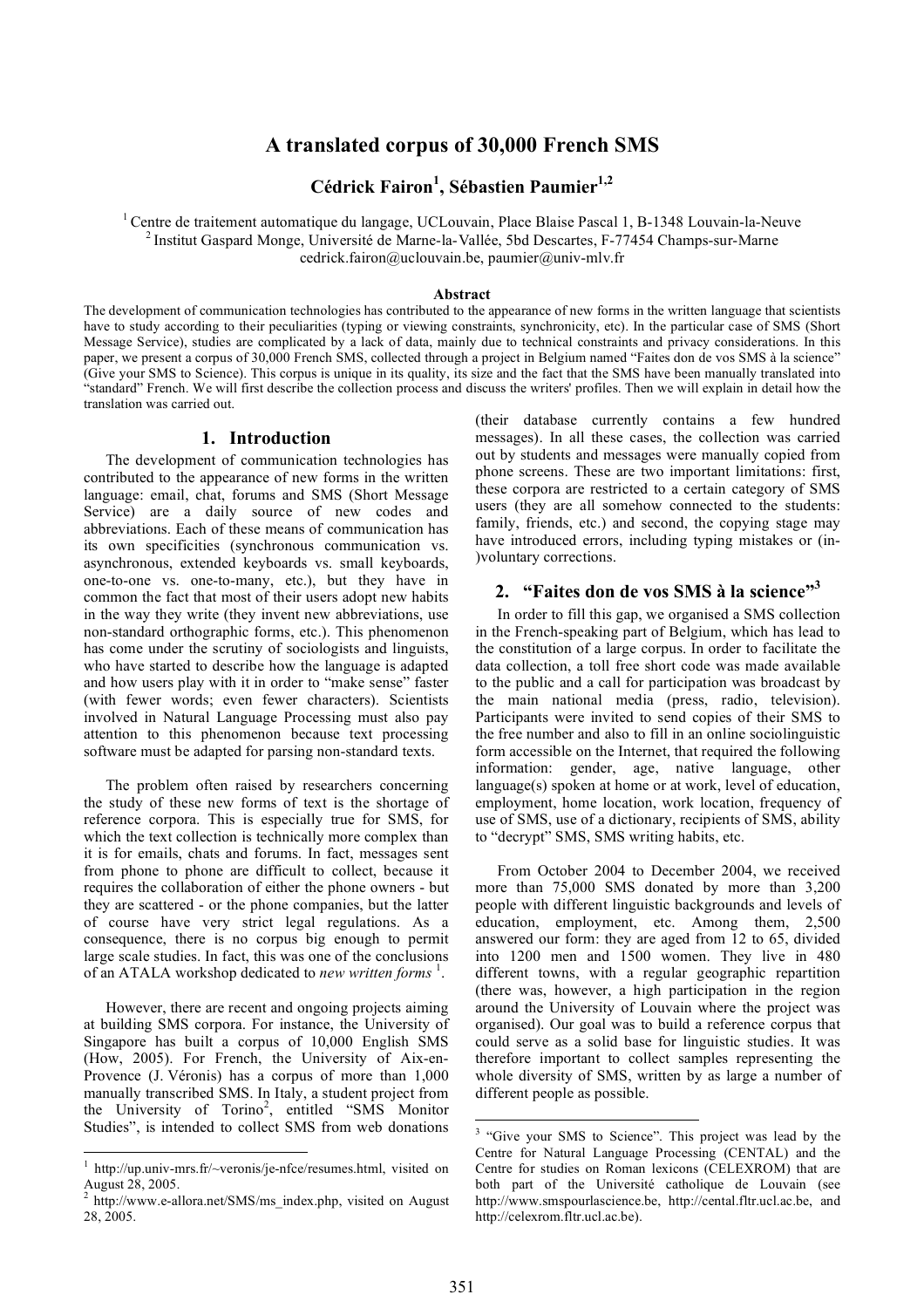# **3. Preprocessing the corpus**

By the end of the collection campaign, we had received  $73,127<sup>4</sup>$  raw SMS. The first operation was to reassemble messages of more than 160 characters that were split into several  $SMS<sup>5</sup>$ . This operation was only partially automated, because each phone operator uses a different splitting method, and we had no access to these protocols. Then, we had to remove SMS that did not conform to the project recommendations (commercial messages, forwarded SMS obviously written by another person, SMS written for the attention of our team, non-French SMS, graphical SMS, etc). At this stage, we also removed duplicates and made some encoding corrections, such as restoring the  $\epsilon$  symbol or the *c* with cedilla.

The second major preliminary work was to remove personal information form the messages (names, addresses, street numbers, phone numbers, bank account numbers, urls of blogs and personal web sites, etc.). This was not a trivial issue as personal information may appear in many different contexts and can sometimes be very unexpected as in the following (forged) example: *I live in Martin Street, the red house with a green pig above*. In all cases where there was any doubt, data were removed.

In order to preserve the global meaning of messages, personal data were replaced by tags such as  ${? ? ?$ , . EMAIL $}^6$ .

# **4. Translating the corpus**

#### **4.1. Why translate ?**

An in-depth study of the first 5,000 SMS we have received has revealed the great variability of word forms (Fairon, Klein, Paumier 2006a). The only limit in variation seems to be the writers' imagination (and the need, sometimes limited, to "make" sense): word spelling variations are totally unpredictable. As a consequence, the exploitation of the corpus is difficult. In fact, when you look into the corpus to find attestations you have to guess at the spelling variants of the word you are looking for. Also, this extreme variation makes reading more difficult, and sometimes even impossible, for the untrained eye. For these two reasons, we have decided to "translate" or "transliterate" the corpus into "standardised" French (this work is discussed in §4.2) and we have built what could be called a bilingual corpora. In this database, each SMS is stored in parallel with its translation in standardised French.

#### **4.1.1. Readability**

The difficulty in reading SMS is the first reason for translating the database. In fact, many of the spelling phenomena make reading difficult. For instance, there are SMS that do not contain spaces (or very few) and that mix upper case and lower case letters in a non-conventional manner:

BijourMonAmourDiMoiJPeVnirChéToi?GRi1DOtrPr FerPaséLTpsJusk19hPuiGCorPasé1SuperMatinéeJ MeSuiFéTrétéDTtLèNomPuiMmSiCPrDodoCLeMèmMsG TroBzoinDTVoirEnf1SiTuVeBi1?JTM

In others SMS, it is the number of non-standard abbreviations and text transformations that make the message difficult to decrypt:

Hep.cfè plésir dav 1msg dtoi.g u math l1di é ca abof éT.ier scienc é Go,alèz.toi oci bon merd.la jaten lbus é ca gèl.mè d couch,bonè,gan,écharp...lol.bis a+

Also, it is often necessary to understand the codes, usages and habits of SMS writers, which are not necessarily comprehensible for someone who is not familiar with SMS practices. Moreover, some sequences that could have been taken as errors were in fact regular constructions, used throughout the whole corpus. In such cases, having the translation can avoid misunderstandings.

#### **4.1.2. Usability**

The second motivation for translating the corpus is that it facilitates the exploration of messages. In fact, the random aspect of word variants makes it impossible to list them *a priori*. Without such a list, you cannot find all the utterances of a given sequence, except if you review the whole corpus, which is tedious. However, it becomes very easy to perform such searches if you have the translation, because you just have to look for the "standard" form of your sequence, and then examine the corresponding SMS. For instance, you can easily find variants of the word *soirée*:

```
Merci. Bisous, bonne soirée...
Bonne swarée et a+??? Bisouxx
Bizzøux bone soiré
```
G pase bon **soire**.Now g mal tet.

The consultation interface distributed with the corpus offers powerful facilities for expressing complex requests, such as finding all SMS that contain a noun followed by an adjective ending with the *able* suffix.

#### **4.2. Translation protocol**

### **4.2.1. "Standardised" French**

We have chosen not to use the technical term "standard French" which has a more normative overtone. The notion of "standard French" is also not very clear and even controversial as it tends to obscure the complexity of language variation phenomena (geographical variation, oral vs. written, language level, etc.). In the context of SMS translation, it is even harder to determine a norm, because some phenomena are typical of this mode of

 <sup>4</sup> Participants kept sending messages after the end of the official collection period and at the last count we had reached over

<sup>75,000</sup> SMS.<br> $5$  This is what happens when you send a SMS longer than 160 characters; it is split and sent as several single messages of a

 $6\text{ This particular tag format is used because it is compatible with }$ Unitex (Paumier, 2005), an Open Source corpora parser that we have re-used to develop the CD –ROM query interface (Fairon*,* Klein & Paumier, 2006).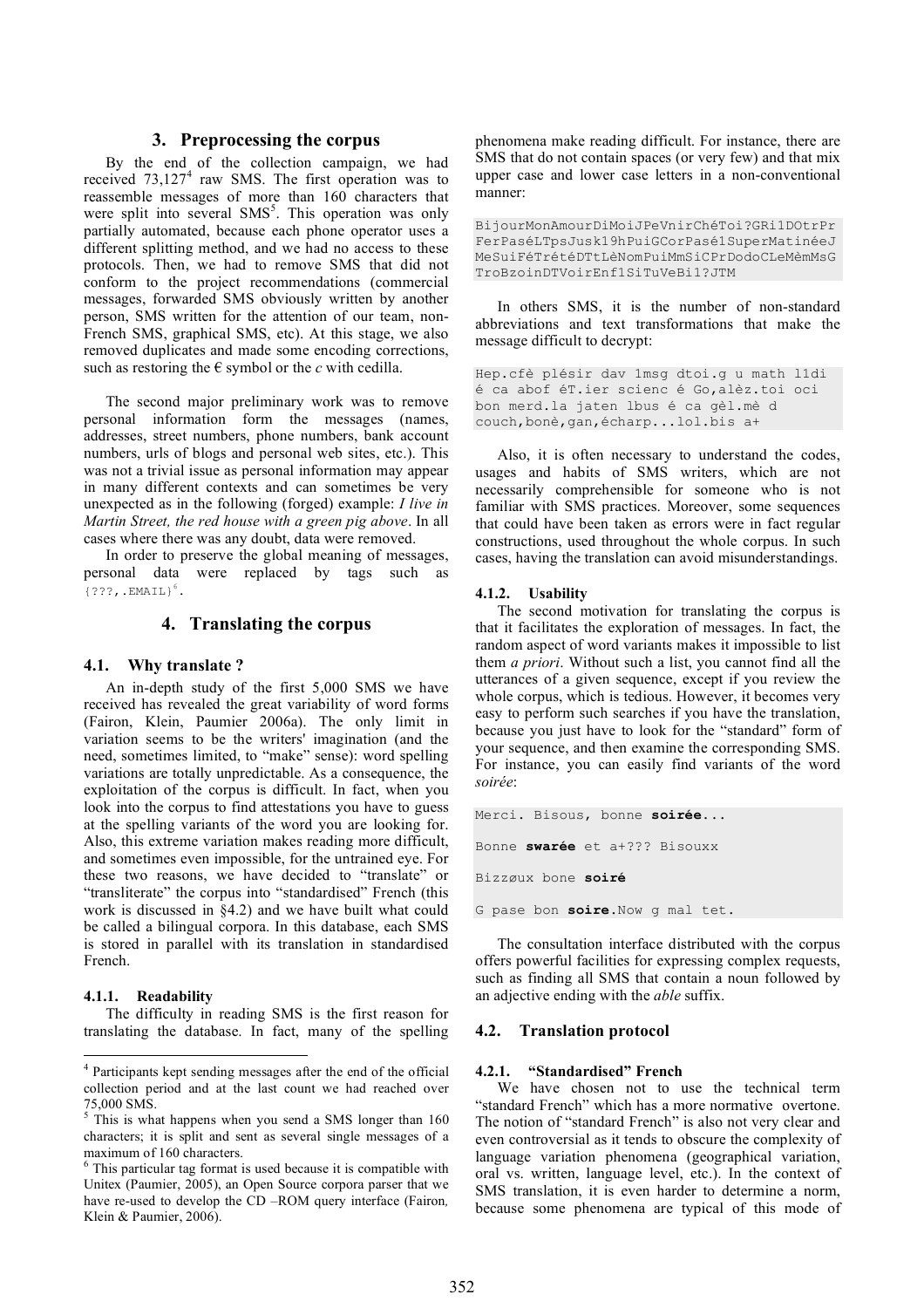communication and some are borrowed from others. For instance, we find in the SMS language, abbreviations (and many other phenomena) that are typical of spoken language, such as the abbreviation *à toute* in place of *à tout à l'heure.* If we want to "translate" into "standard" French, should we write : *à toute à l'heure* or *à toute* ? As we can see from this example, this is not a simple problem. It was necessary to design a protocol for handling problems one by one. For each problem, a decision was taken by a consensus between the three researchers involved in the project (C. Fairon, S. Paumier and J.-R. Klein).

Several people collaborated  $\frac{7}{1}$  in the translation work, but only one person (S. Paumier) was in charge of reviewing the work and ensuring the standardisation and strict respect of the translation protocol. As he is French, he also spotted words and expressions that are typical of the Belgian use of French. These phenomena have also been tagged in the corpus.

#### **4.2.2. Translation rules**

The translation has lead to the organisation of the corpus in a six-column data grid:

| Name         | Content                                       |
|--------------|-----------------------------------------------|
| <b>IdSMS</b> | Index of the SMS in the database              |
| <b>User</b>  | Number standing for a GSM number. This        |
|              | information was used for reassembling parts   |
|              | of SMS larger than 160 characters and to link |
|              | messages with the sociolinguistic profile of  |
|              | the author (if available)                     |
| <b>Sex</b>   | When this information was available, it was   |
|              | used to check gender agreements,<br>1n        |
|              | particular for past participles               |
| Flag         | Message annotations (e.g. is case<br>οf       |
|              | hesitation about the way to translate)        |
| Message      | Original SMS (already anonymised)             |
| Trans.       | Translation in "standard" French              |

For each message, the first step was to check if the preprocessing tasks had been applied correctly: i.e to verify if the content was appropriate (preprocessing should have removed all commercial SMS or SMS addressed to us, etc.) and that there was no more personal information in the message. Then, the translation work was carried out, observing two general rules:

- original SMS are not modified for any reason. If needed, annotation is added in the Flag column;
	- protocol must be strictly observed.

The protocol was designed to restore "standard" French and at the same time preserve as much as possible of the original messages. Most of the protocol rules were created before the translation of the corpus, but some were added over time to solve unforeseen problems. Here is the subset of the rule list.

**Foreign words**: keep them, but correct the spelling if necessary.

Sory = Sorry

**Punctuation marks**: restore minus sign and apostrophes. Pa d adresse = Pas d'adresse

j**-**espère = j'espère

**Mathematical symbols**: keep them if used for their mathematical sense, replace them otherwise.

à+ = à plus Les yankees vienn d'= 5-5 = Les Yankees viennent d'égaliser 5-5

**Abbreviations**: keep them if the abbreviated form is common, otherwise replace. Surround with square brackets in case of doubt.

```
Alors, pour vend. c'est ok? = Alors,
pour vendredi c'est ok?
```
**Smileys**: leave them except when they stand for a word Et oui :-) l'amouuur. = Et oui :-) l'amour. jte fais un gr  $: -* =$  je te fais un gros bisou

**Spaces and new lines**: respect the original SMS and do not restore spaces, except when a word is attached to a number

v1 vers19h = viens vers 19h

**Acronyms and sigla**: keep the most common ones (DVD, SMS, etc) or those typical of SMS (lol, mdr, etc), but type them in uppercase.

Letter **repetitions**: remove them, except when they are essential for onomatopoeia. In that case, limit to 3 letters.

aaaaaammouuurr = amour  $mmmmh = mmmh$ 

**Phonetic transformations**: replace if there is no ambiguity; otherwise, annotate the message. mon ti chéri = mon petit chéri

**Onomatopoeia and interjections**: do not modify the

spelling, except in the case of letter repetitions (see above).

**Spelling**: restore correct forms and when necessary add feminine marks if the writer is a woman. In case of doubt, the word that may be marked will be placed in the annotation column, with the gender mark in parentheses. For instance, if we have:

jsui oqp

we will translate it into:

je suis occupé

and put the annotation  $\phi$  occupé(e) into the Flag column, in order to highlight the doubt about the gender of the writer. The same strategy will be used in any similar case of ambiguity. For instance, if the name Lauren is ambiguous between the feminine name Lauren and the masculine name Laurent, we will write Lauren in the translation and put  $\text{Lauren}(t)$  in the Flag column.

**Proper names**: replace if there is no ambiguity; otherwise, leave them unmodified.

```
caouanne = caouanne
2nise = Denise
```
We have to pay a special tribute to Bernadette Dehottay who dealt on her own with over 25,000 messages.